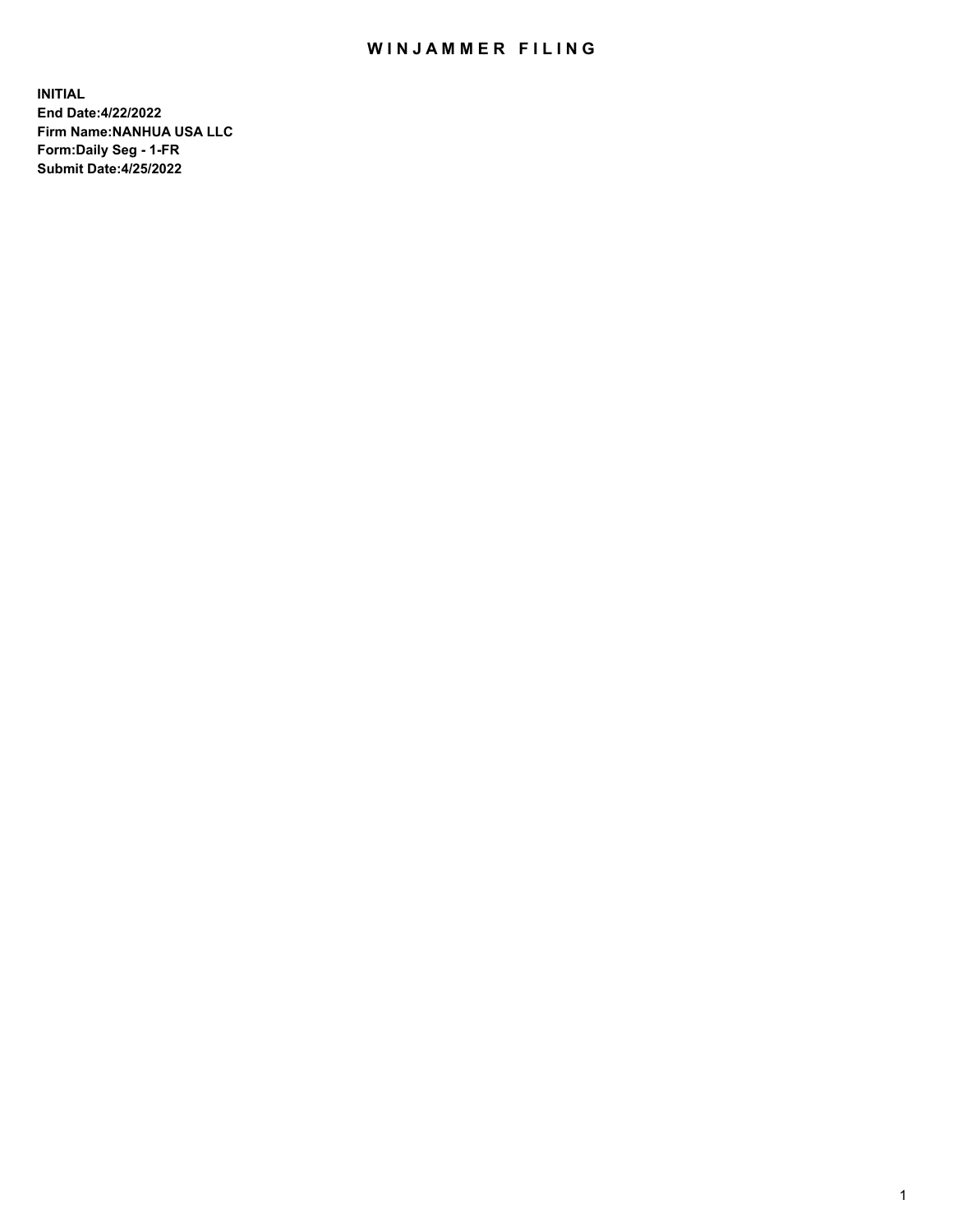## **INITIAL End Date:4/22/2022 Firm Name:NANHUA USA LLC Form:Daily Seg - 1-FR Submit Date:4/25/2022 Daily Segregation - Cover Page**

Name of Company **NANHUA USA LLC** [0010] Contact Name **Tracy Yuan** [0040] Contact Phone Number **+1 (312) 526-3930** [0060] Contact Email Address **tracy.yuan@nanhua-usa.com** [0065] FCM's Customer Segregated Funds Residual Interest Target (choose one): a. Minimum dollar amount: ; or **3,500,000** [8930] b. Minimum percentage of customer segregated funds required:% ; or **0** [8940] c. Dollar amount range between:and; or **0** [8950] **0** [8951] d. Percentage range of customer segregated funds required between:% and%. **0** [8960] **0** [8961] FCM's Customer Secured Amount Funds Residual Interest Target (choose one): a. Minimum dollar amount: ; or **100,000** [8970] b. Minimum percentage of customer secured funds required:% ; or **0** [8980] c. Dollar amount range between:and; or **0** [8990] **0** [8991] d. Percentage range of customer secured funds required between:% and%. **0** [9000] **0** [9001] FCM's Cleared Swaps Customer Collateral Residual Interest Target (choose one): a. Minimum dollar amount: ; or **0** [9010] b. Minimum percentage of cleared swaps customer collateral required:% ; or **0** [9020] c. Dollar amount range between:and; or **0** [9030] **0** [9031]

d. Percentage range of cleared swaps customer collateral required between:% and%. **0** [9040] **0** [9041]

Attach supporting documents CH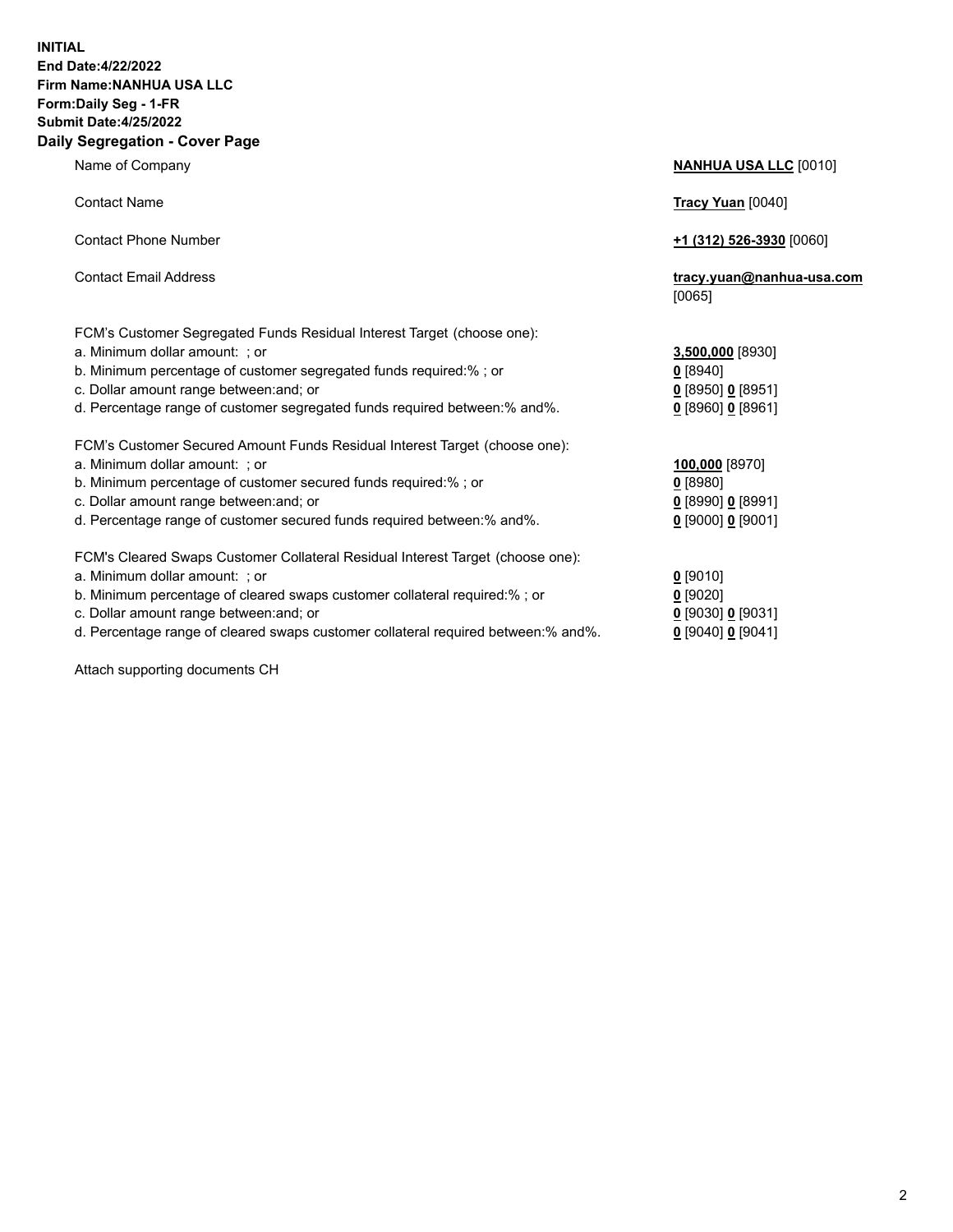**INITIAL End Date:4/22/2022 Firm Name:NANHUA USA LLC Form:Daily Seg - 1-FR Submit Date:4/25/2022**

## **Daily Segregation - Secured Amounts**

|     | Foreign Futures and Foreign Options Secured Amounts                                         |                         |
|-----|---------------------------------------------------------------------------------------------|-------------------------|
|     | Amount required to be set aside pursuant to law, rule or regulation of a foreign            | $0$ [5605]              |
|     | government or a rule of a self-regulatory organization authorized thereunder                |                         |
| 1.  | Net ledger balance - Foreign Futures and Foreign Option Trading - All Customers             |                         |
|     | A. Cash                                                                                     | 336,590 [5615]          |
|     | B. Securities (at market)                                                                   | 0[5617]                 |
| 2.  | Net unrealized profit (loss) in open futures contracts traded on a foreign board of trade   | $-5,570$ [5625]         |
| 3.  | Exchange traded options                                                                     |                         |
|     | A. Market value of open option contracts purchased on a foreign board of trade              | $0$ [5635]              |
|     | B. Market value of open contracts granted (sold) on a foreign board of trade                | $0$ [5637]              |
| 4.  | Net equity (deficit) (add lines 1. 2. and 3.)                                               | 331,020 [5645]          |
| 5.  | Account liquidating to a deficit and account with a debit balances - gross amount           | $0$ [5651]              |
|     | Less: amount offset by customer owned securities                                            | $0$ [5652] $0$ [5654]   |
| 6   | Amount required to be set aside as the secured amount - Net Liquidating Equity              | 331,020 [5655]          |
|     | Method (add lines 4 and 5)                                                                  |                         |
| 7.  | Greater of amount required to be set aside pursuant to foreign jurisdiction (above) or line | 331,020 [5660]          |
|     | 6.                                                                                          |                         |
|     | FUNDS DEPOSITED IN SEPARATE REGULATION 30.7 ACCOUNTS                                        |                         |
| 1.  | Cash in Banks                                                                               |                         |
|     | A. Banks located in the United States                                                       | 634,660 [5700]          |
|     | B. Other banks qualified under Regulation 30.7                                              | 0 [5720] 634,660 [5730] |
| 2.  | <b>Securities</b>                                                                           |                         |
|     | A. In safekeeping with banks located in the United States                                   | $0$ [5740]              |
|     | B. In safekeeping with other banks qualified under Regulation 30.7                          | 0 [5760] 0 [5770]       |
| 3.  | Equities with registered futures commission merchants                                       |                         |
|     | A. Cash                                                                                     | $0$ [5780]              |
|     | <b>B.</b> Securities                                                                        | $0$ [5790]              |
|     | C. Unrealized gain (loss) on open futures contracts                                         | $0$ [5800]              |
|     | D. Value of long option contracts                                                           | 0[5810]                 |
|     | E. Value of short option contracts                                                          | 0 [5815] 0 [5820]       |
| 4.  | Amounts held by clearing organizations of foreign boards of trade                           |                         |
|     | A. Cash                                                                                     | $0$ [5840]              |
|     | <b>B.</b> Securities                                                                        | $0$ [5850]              |
|     | C. Amount due to (from) clearing organization - daily variation                             | 0[5860]                 |
|     | D. Value of long option contracts                                                           | $0$ [5870]              |
|     | E. Value of short option contracts                                                          | 0 [5875] 0 [5880]       |
| 5.  | Amounts held by member of foreign boards of trade                                           |                         |
|     | A. Cash                                                                                     | 58,272 [5900]           |
|     | <b>B.</b> Securities                                                                        | $0$ [5910]              |
|     | C. Unrealized gain (loss) on open futures contracts                                         | -5,570 [5920]           |
|     | D. Value of long option contracts                                                           | $0$ [5930]              |
|     | E. Value of short option contracts                                                          | 0 [5935] 52,702 [5940]  |
| 6.  | Amounts with other depositories designated by a foreign board of trade                      | $0$ [5960]              |
| 7.  | Segregated funds on hand                                                                    | $0$ [5965]              |
| 8.  | Total funds in separate section 30.7 accounts                                               | 687,362 [5970]          |
| 9.  | Excess (deficiency) Set Aside for Secured Amount (subtract line 7 Secured Statement         | 356,342 [5680]          |
|     | Page 1 from Line 8)                                                                         |                         |
| 10. | Management Target Amount for Excess funds in separate section 30.7 accounts                 | 100,000 [5980]          |
| 11. | Excess (deficiency) funds in separate 30.7 accounts over (under) Management Target          | 256,342 [5985]          |
|     |                                                                                             |                         |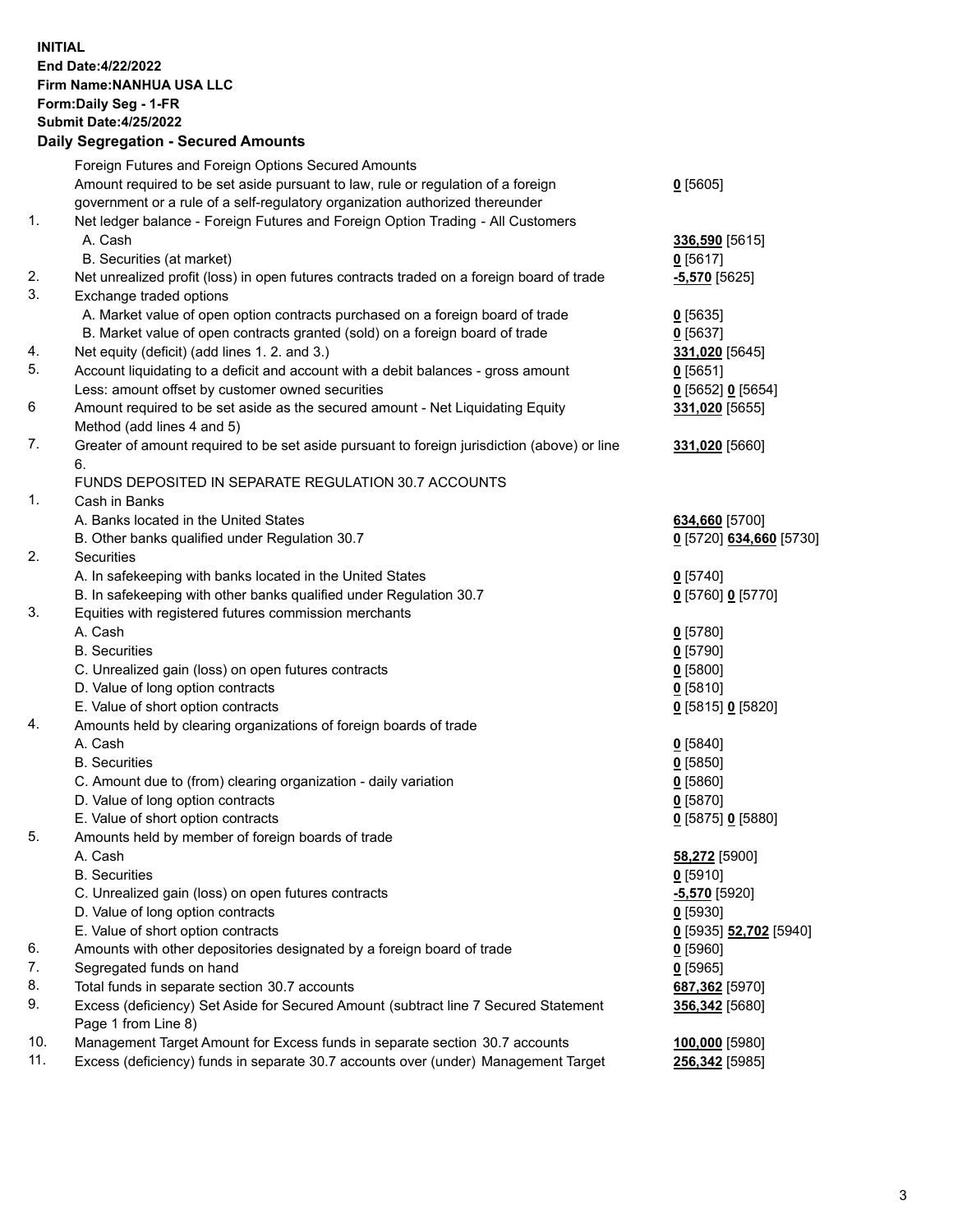| <b>INITIAL</b> | End Date: 4/22/2022<br><b>Firm Name: NANHUA USA LLC</b><br>Form: Daily Seg - 1-FR<br><b>Submit Date:4/25/2022</b><br>Daily Segregation - Segregation Statement |                              |
|----------------|----------------------------------------------------------------------------------------------------------------------------------------------------------------|------------------------------|
|                | SEGREGATION REQUIREMENTS (Section 4d(2) of the CEAct)                                                                                                          |                              |
| $\mathbf{1}$ . | Net ledger balance                                                                                                                                             |                              |
|                | A. Cash                                                                                                                                                        | 205,068,816 [5000]           |
|                | B. Securities (at market)                                                                                                                                      | <b>991,901</b> [5010]        |
| 2.             | Net unrealized profit (loss) in open futures contracts traded on a contract market                                                                             | 1,021,092 [5020]             |
| 3.             | Exchange traded options                                                                                                                                        |                              |
|                | A. Market value of open option contracts purchased on a contract market                                                                                        | 2,638,411 [5030]             |
|                | B. Market value of open option contracts granted (sold) on a contract market                                                                                   | $-13,958,166$ [5040]         |
| 4.             | Net Equity (deficit) (add lines 1, 2, and 3)                                                                                                                   | 195,762,054 [5050]           |
| 5.             | Accounts liquidating to a deficit and accounts with                                                                                                            |                              |
|                | debit balances - gross amount                                                                                                                                  | $0$ [5060]                   |
|                | Less: amount offset by customer owned securities                                                                                                               | $0$ [5070] 0 [5080]          |
| 6.             | Amount required to be segregated (add lines 4 and 5)                                                                                                           | 195,762,054 [5090]           |
|                | <b>FUNDS IN SEGREGATED ACCOUNTS</b>                                                                                                                            |                              |
| 7.             | Deposited in segregated funds bank accounts                                                                                                                    |                              |
|                | A. Cash                                                                                                                                                        | 5,598,314 [5100]             |
|                | B. Securities representing investment of customers' funds (at market)                                                                                          | $0$ [5110]                   |
|                | C. Securities held for particular customers or option customers in lieu of cash (at                                                                            | $0$ [5120]                   |
| 8.             | market)                                                                                                                                                        |                              |
|                | Margins on deposit with derivatives clearing organizations of contract markets<br>A. Cash                                                                      |                              |
|                |                                                                                                                                                                | 203,315,780 [5130]           |
|                | B. Securities representing investment of customers' funds (at market)<br>C. Securities held for particular customers or option customers in lieu of cash (at   | $0$ [5140]<br>991,901 [5150] |
|                | market)                                                                                                                                                        |                              |
| 9.             | Net settlement from (to) derivatives clearing organizations of contract markets                                                                                | 11,025,746 [5160]            |
| 10.            | Exchange traded options                                                                                                                                        |                              |
|                | A. Value of open long option contracts                                                                                                                         | 2,638,411 [5170]             |
|                | B. Value of open short option contracts                                                                                                                        | $-13,958,166$ [5180]         |
| 11.            | Net equities with other FCMs                                                                                                                                   |                              |
|                | A. Net liquidating equity                                                                                                                                      | $0$ [5190]                   |
|                | B. Securities representing investment of customers' funds (at market)                                                                                          | 0 [5200]                     |
|                | C. Securities held for particular customers or option customers in lieu of cash (at                                                                            | $0$ [5210]                   |
|                | market)                                                                                                                                                        |                              |
| 12.            | Segregated funds on hand                                                                                                                                       | $0$ [5215]                   |
| 13.            | Total amount in segregation (add lines 7 through 12)                                                                                                           | 209,611,986 [5220]           |
| 14.            | Excess (deficiency) funds in segregation (subtract line 6 from line 13)                                                                                        | 13,849,932 [5230]            |
| 15.            | Management Target Amount for Excess funds in segregation                                                                                                       | 3,500,000 [5240]             |
| 16.            | Excess (deficiency) funds in segregation over (under) Management Target Amount                                                                                 | 10,349,932 [5250]            |
|                | Excess                                                                                                                                                         |                              |